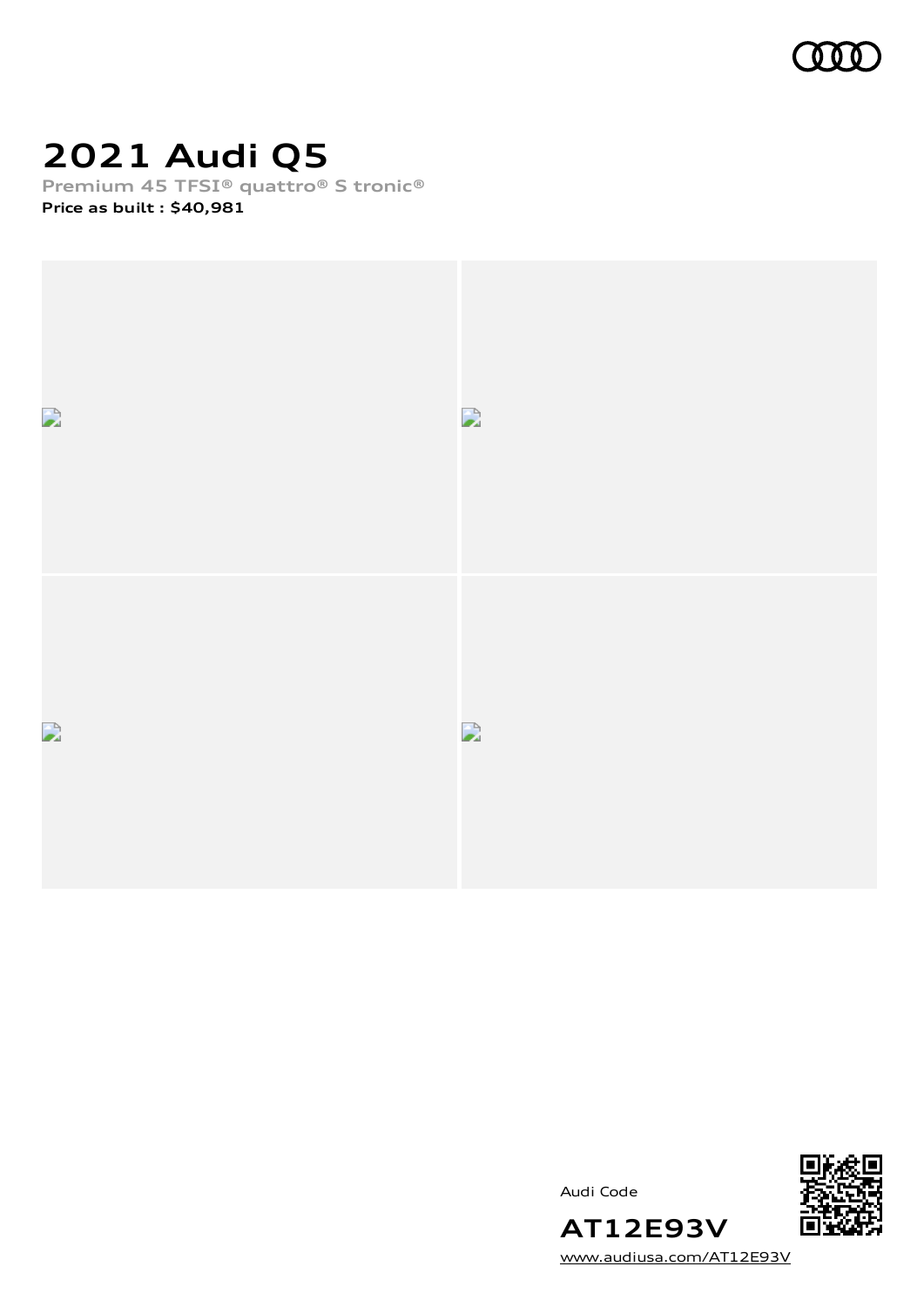#### **Audi 2021 Audi Q5** Premium 45 TFSI® quattro® S tronic®

**Price as buil[t](#page-10-0)** \$40,981

#### **Exterior colour**

Manhattan Gray metallic

#### D

#### **Further Information**

Type of vehicle Used car Mileage 37,815 miles No

**Warranty**

#### **Interior colour**

| Seats     | Black with Rock Gray stitching |
|-----------|--------------------------------|
| Dashboard | Black                          |
| Carpet    | Black                          |
| Headliner | Gray                           |

#### **Audi Code** AT12E93V

**Your configuration on www.audiusa.com** [www.audiusa.com/AT12E93V](https://www.audiusa.com/AT12E93V)

**Commission number** af077d4d0a0e09af5ee7

#### **Technical Specifications**

Engine type 2.0-liter four-cylinder Displacement/Bore and 1,984/82.5 x 92.8 cc/mm stroke Max. output 261 HP Torque 273 lb-ft@rpm Top track speed [1](#page-10-0)30 mph $<sup>1</sup>$ </sup> Acceleration (0 - 60 mph) 5.7 seconds Recommended fuel Premium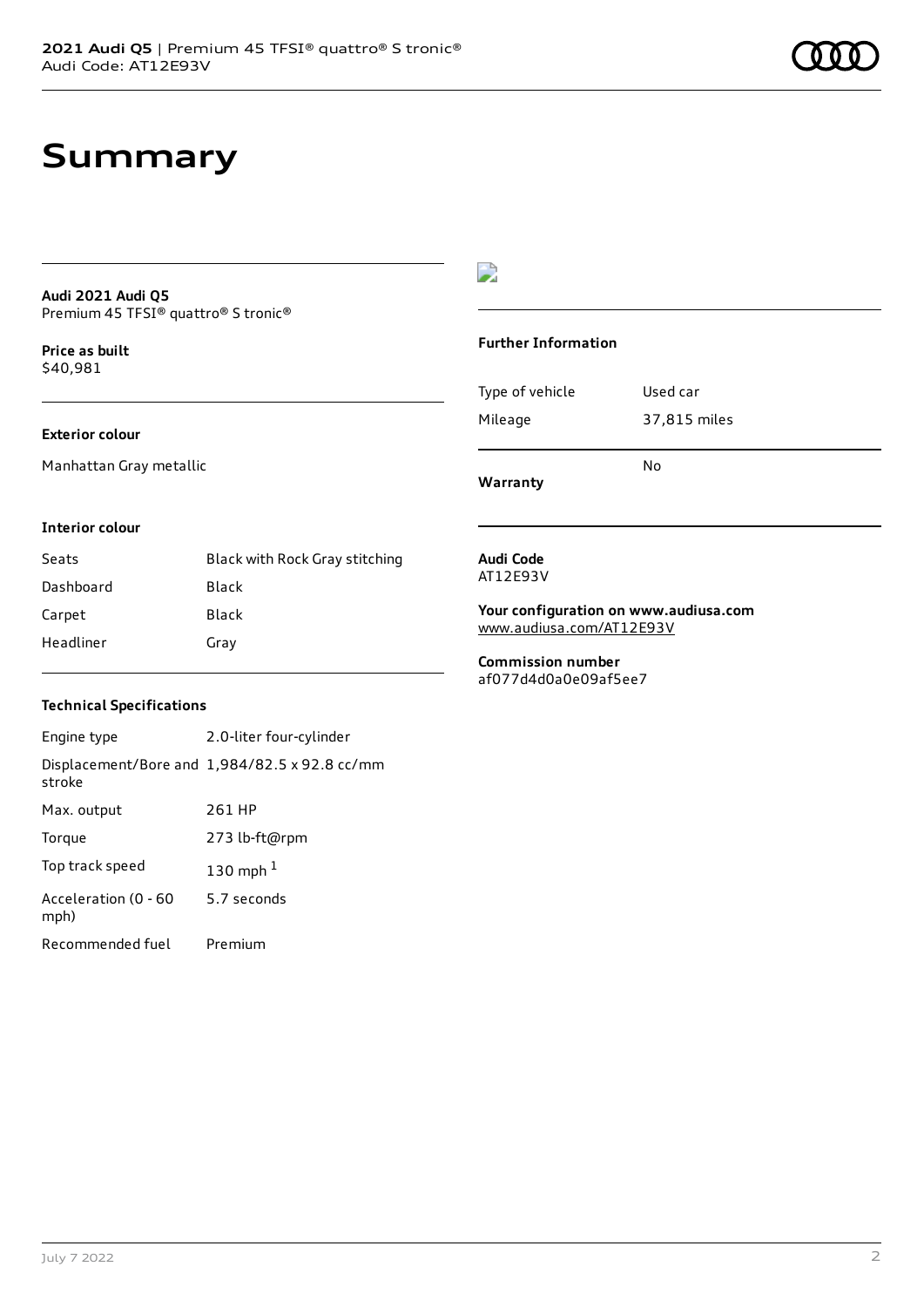# **Equipment**

Manhattan Gray metallic

Audi advanced key-keyless start, stop and entry

Power-adjustable, auto-dimming, power-folding, heated exterior side mirrors with memory

19" 5-double-arm design wheels, bi-color finish, with allseason tires

Convenience package

Power panoramic sunroof

Birch Wood Natural Gray Brown inlays

SiriusXM® with 90-day All Access trial subscription









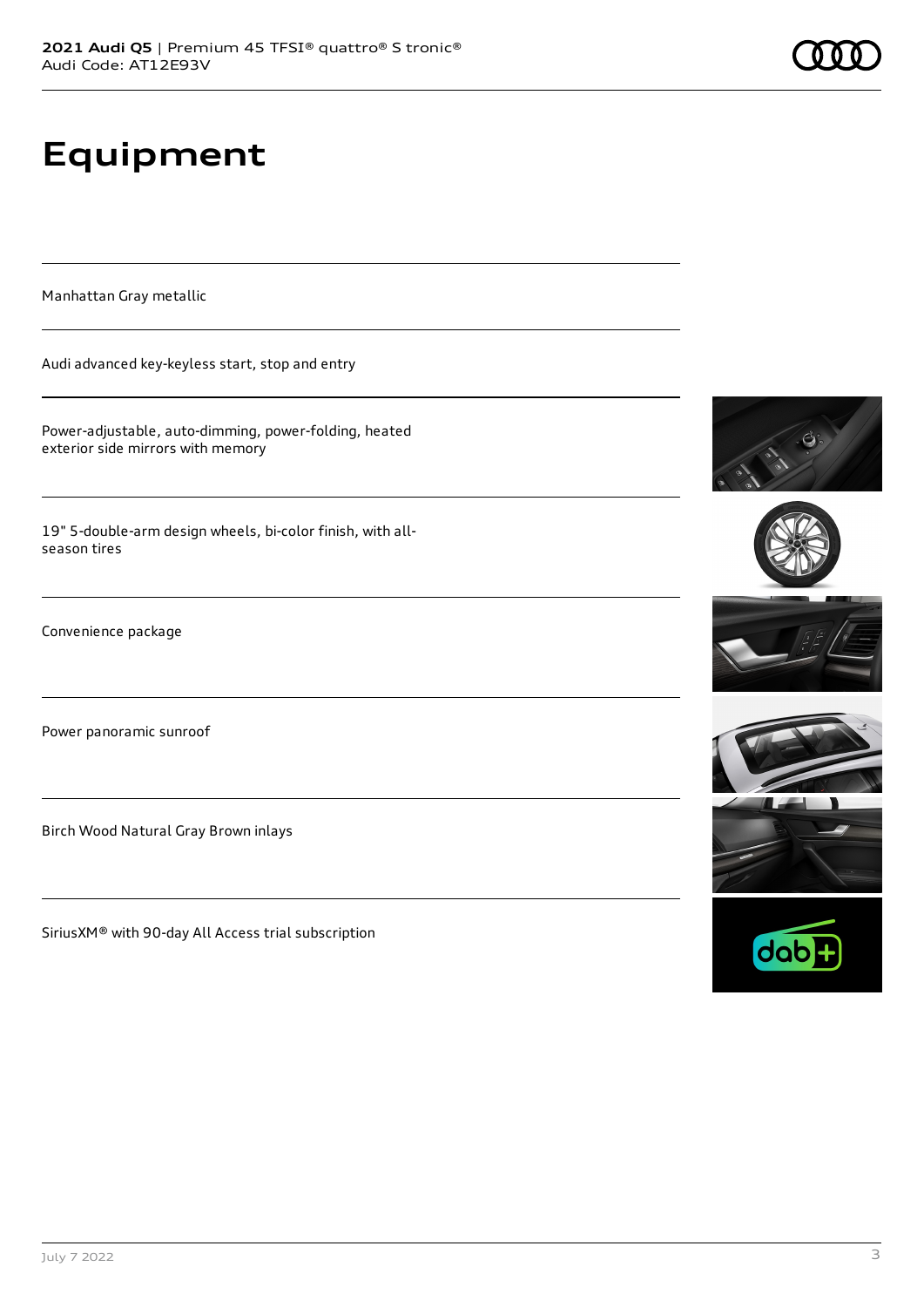### **Standard features**

#### **Safety and Security**

| 4UB             | Driver and front passenger airbags                              |
|-----------------|-----------------------------------------------------------------|
| UH1             | Electromechanical parking brake                                 |
| 8T2             | Cruise control system                                           |
| VC <sub>2</sub> | Garage door opener (Homelink®)                                  |
| 4H5             | Electronic rear child door locks                                |
| OZ7             | Speed-sensitive electromechanical power<br>steering system      |
| 7K6             | Tire-pressure monitoring system                                 |
| 4X3             | Advanced Airbag Protection System                               |
| 3B7             | Lower Anchors and Tethers for Children<br>(LATCH) in rear seats |
|                 |                                                                 |

#### **Exterior**

| 1D8             | Trailer hitch provision                 |
|-----------------|-----------------------------------------|
| 1S1             | Tool kit and floor jack                 |
| 1 B A           | Standard suspension                     |
| 3S1             | Aluminum roof rails                     |
| 511             | Tailgate roof spoiler                   |
| 8IT             | Full LED headlights with DRL signature  |
| HN <sub>2</sub> | 235/55 R19 all-season tires             |
| 8VM             | LED taillights with dynamic turn signal |
| VJ1             | Full paint finish                       |
| 4KC             | Heat-insulating side and rear windows   |
| 4ZB             | Aluminum trim around exterior windows   |
|                 |                                         |
|                 |                                         |

### **Interior**

QE1 Storage package

### 4M3 Four beverage holders 7M1 Aluminum front door sill inlays 6NJ Light cloth headliner 9AQ Three-zone automatic climate control system 4L7 Auto-dimming interior rear view mirror with digital compass and Integrated Toll Module® QQ1 LED interior lighting package 6E3 Front center armrest 7F9 Leather-wrapped gear selector 4E7 Power tailgate

**Interior**

- 5XF Driver and front-passenger extendable sun visors with illuminated vanity mirrors 3NS Sliding, split folding 40/20/40 rear seatbacks with adjustable recline
- N1P Leather seat covers 4A3 Heated front seats

#### **Infotainment and Driver Assistance**

| 6K9             | Audi pre sense® city                                                                           |
|-----------------|------------------------------------------------------------------------------------------------|
| 2H1             | Audi drive select                                                                              |
| IU1             | Audi smartphone interface                                                                      |
| IW <sub>3</sub> | Audi connect <sup>®</sup> CARE assistance and security<br>services (limited time subscription) |
| 7 X 2           | Parking system plus                                                                            |
| 7W3             | Audi pre sense® basic and rear                                                                 |
| KA2             | Rear view camera                                                                               |
| 8G1             | High beam assist                                                                               |
| 9VD             | Audi sound system                                                                              |
|                 |                                                                                                |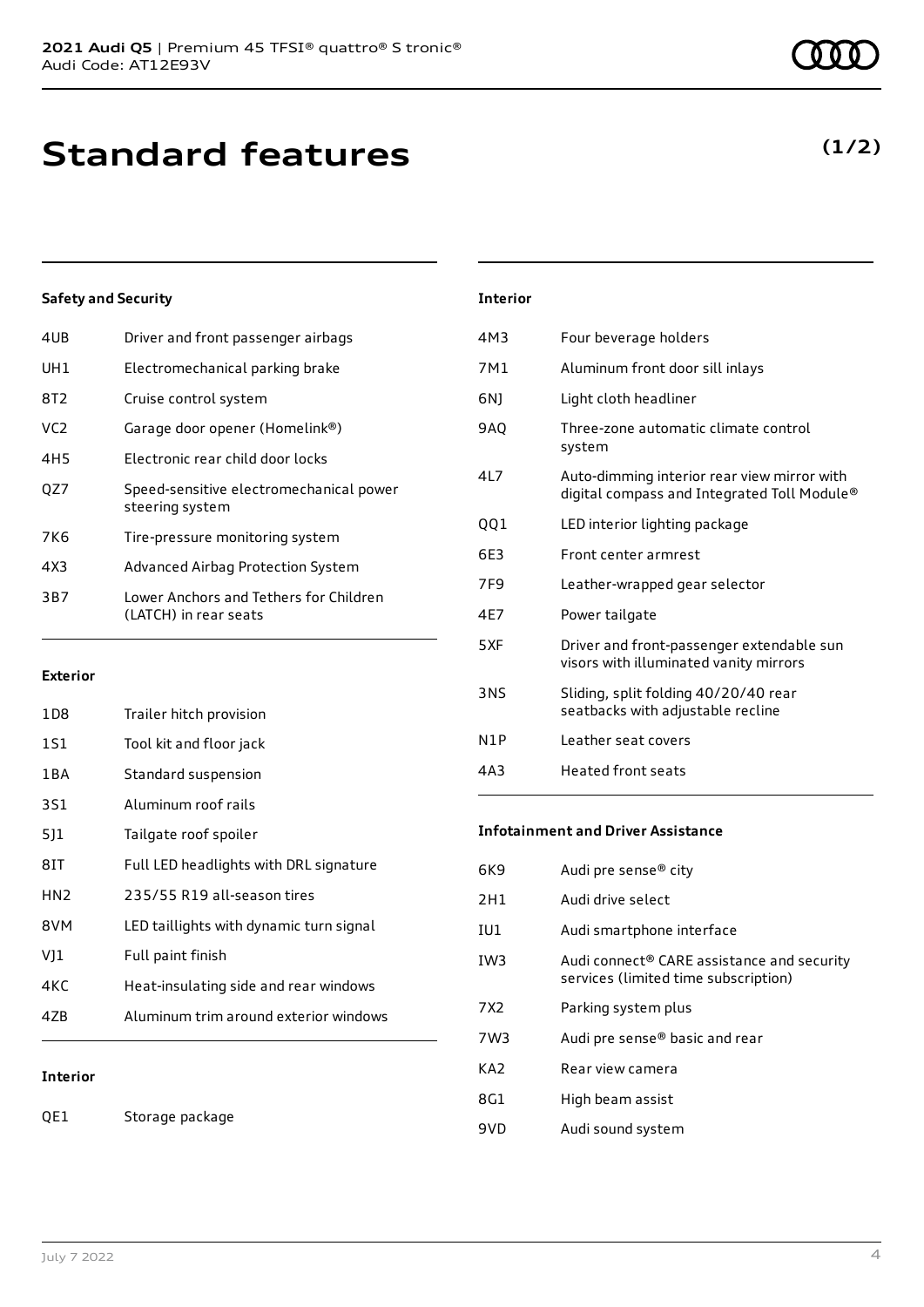**(2/2)**

### **Standard features**

#### **Infotainment and Driver Assistance**

- 9S7 7.0" color driver information system
- 7Y1 Audi side assist
- 6I3 Audi active lane assist
- 9ZX Preparation for mobile phone (Bluetooth®) with streaming audio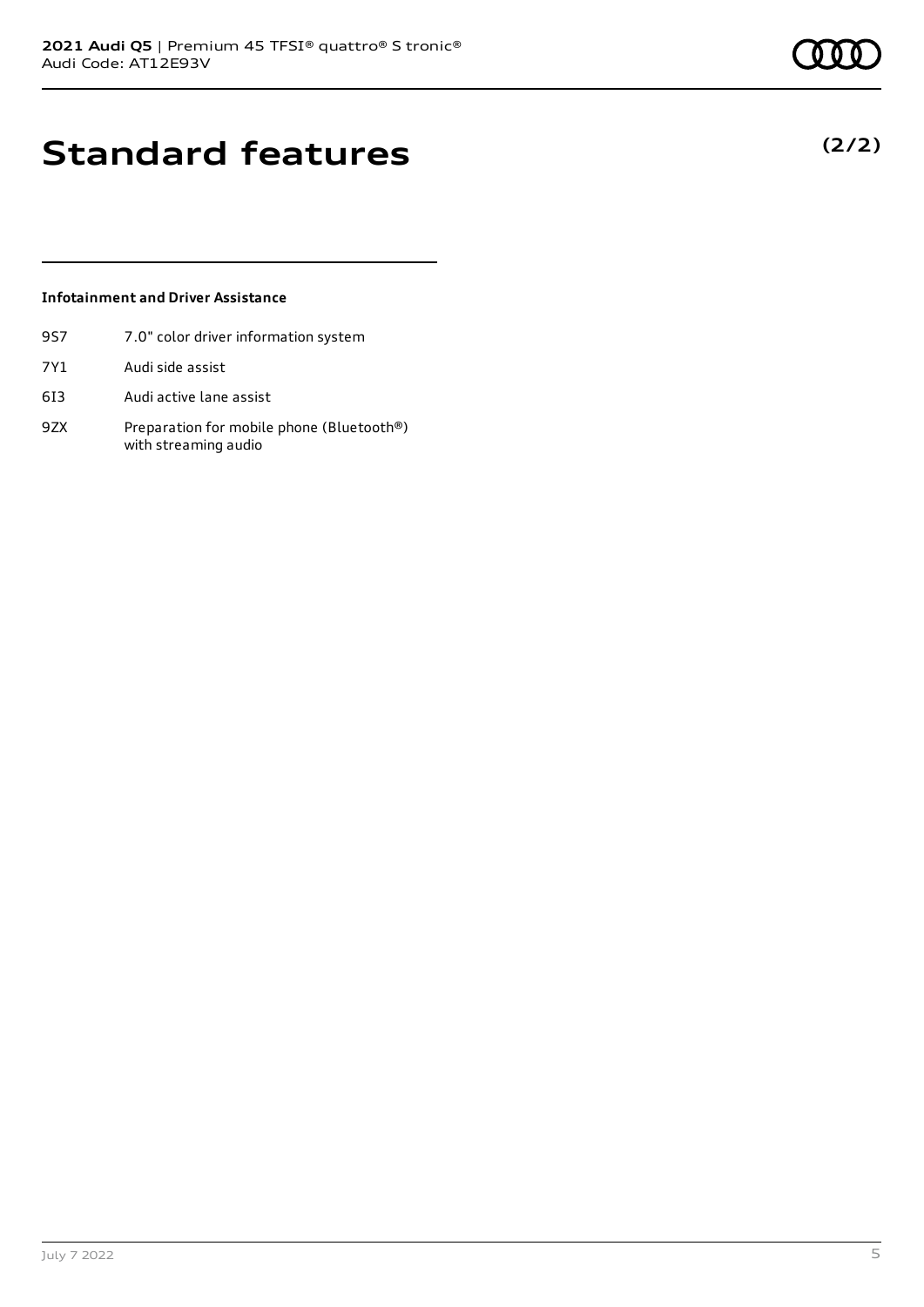### **Dealer remarks**

This Audi won't be on the lot long!

It delivers an exhilarating ride without compromising ultimate luxury! The engine breathes better thanks to a turbocharger, improving both performance and economy. With less than 40,000 miles on the odometer, this 4 door sport utility vehicle prioritizes comfort, safety and convenience. It includes leather upholstery, turn signal indicator mirrors, a roof rack, and more. Under the hood you'll find a 4 cylinder engine with more than 200 horsepower, and for added security, dynamic Stability Control supplements the drivetrain.

We pride ourselves in consistently exceeding our customer's expectations. Please don't hesitate to give us a call.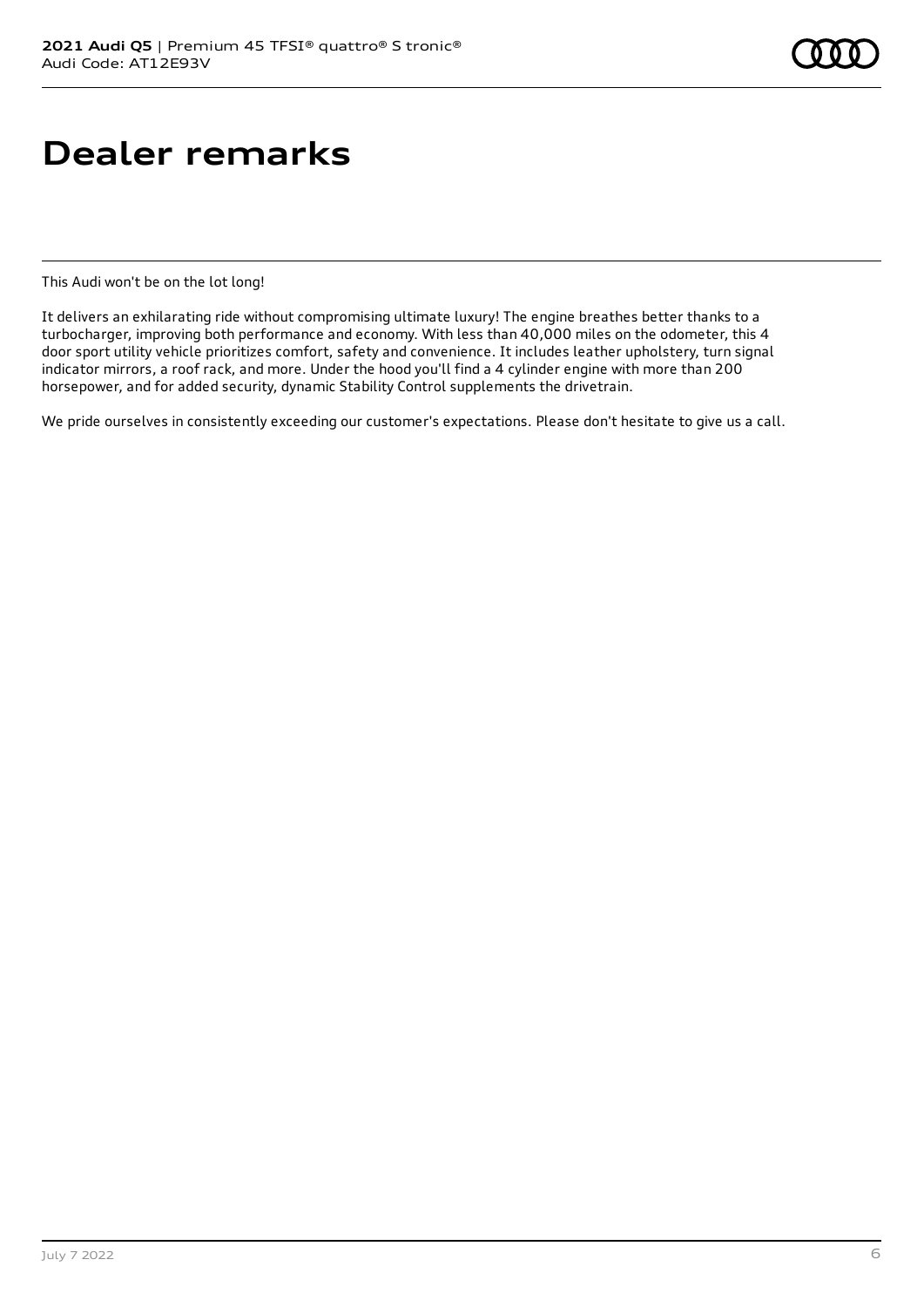## **Technical Specifications**

**(1/2)**

| <b>Engineering   Performance</b>            |                                                                       | <b>Steering</b>                            |                                                                                |
|---------------------------------------------|-----------------------------------------------------------------------|--------------------------------------------|--------------------------------------------------------------------------------|
| Engine type                                 | 2.0-liter four-cylinder                                               | Steering type                              | Electromechanical progressive<br>steering system                               |
| Power Level                                 | 45                                                                    |                                            |                                                                                |
| Max. output                                 | 261 HP                                                                | Turning diameter, curb- 38.7 ft<br>to-curb |                                                                                |
| Displacement                                | 2.0 l                                                                 | Steering ratio                             | 15.9:1                                                                         |
| Towing capacity                             | 4,400 lb                                                              |                                            |                                                                                |
| Torque                                      | 273 lb-ft@rpm                                                         | Suspension                                 |                                                                                |
| Valvetrain                                  | 16-valve DOHC with Audi valvelift<br>system and variable valve timing | Front axle                                 | Five-link suspension - Audi comfort                                            |
| Acceleration (0 - 60<br>mph)                | 5.7 seconds                                                           | Rear axle                                  | suspension<br>Five-link suspension - Audi comfort                              |
| Engine block                                | Cast-iron                                                             |                                            | suspension                                                                     |
| Induction/fuel injection Turbocharged/TFSI® |                                                                       |                                            |                                                                                |
| Cylinder head                               | Aluminum-alloy                                                        | <b>Brakes</b>                              |                                                                                |
| stroke                                      | Displacement/Bore and 1,984/82.5 x 92.8 cc/mm                         | Front brakes                               | 13.3 (ventilated disc) in                                                      |
| Top track speed <sup>1</sup>                | 130 mph                                                               | Rear brakes                                | 13.0 (ventilated disc) in                                                      |
| <b>Electrical system</b>                    |                                                                       | <b>Body</b>                                |                                                                                |
| Hybrid engine                               | 12-volt Mild Hybrid Electric Vehicle<br>(MHEV) technology             | Material                                   | Lightweight technology-multi-<br>material construction (steel and<br>aluminum) |
| Transmission   Drivetrain                   |                                                                       | <b>Warranty   Maintenance</b>              |                                                                                |

| Drivetrain type | quattro <sup>®</sup> all-wheel drive with ultra <sup>®</sup><br>technology |
|-----------------|----------------------------------------------------------------------------|
| Transmission    | Seven-speed S tronic <sup>®</sup> dual-clutch<br>automatic transmission    |

| Warranty | 4-year/50,000-mile Audi New |
|----------|-----------------------------|
|          | Vehicle Limited Warranty    |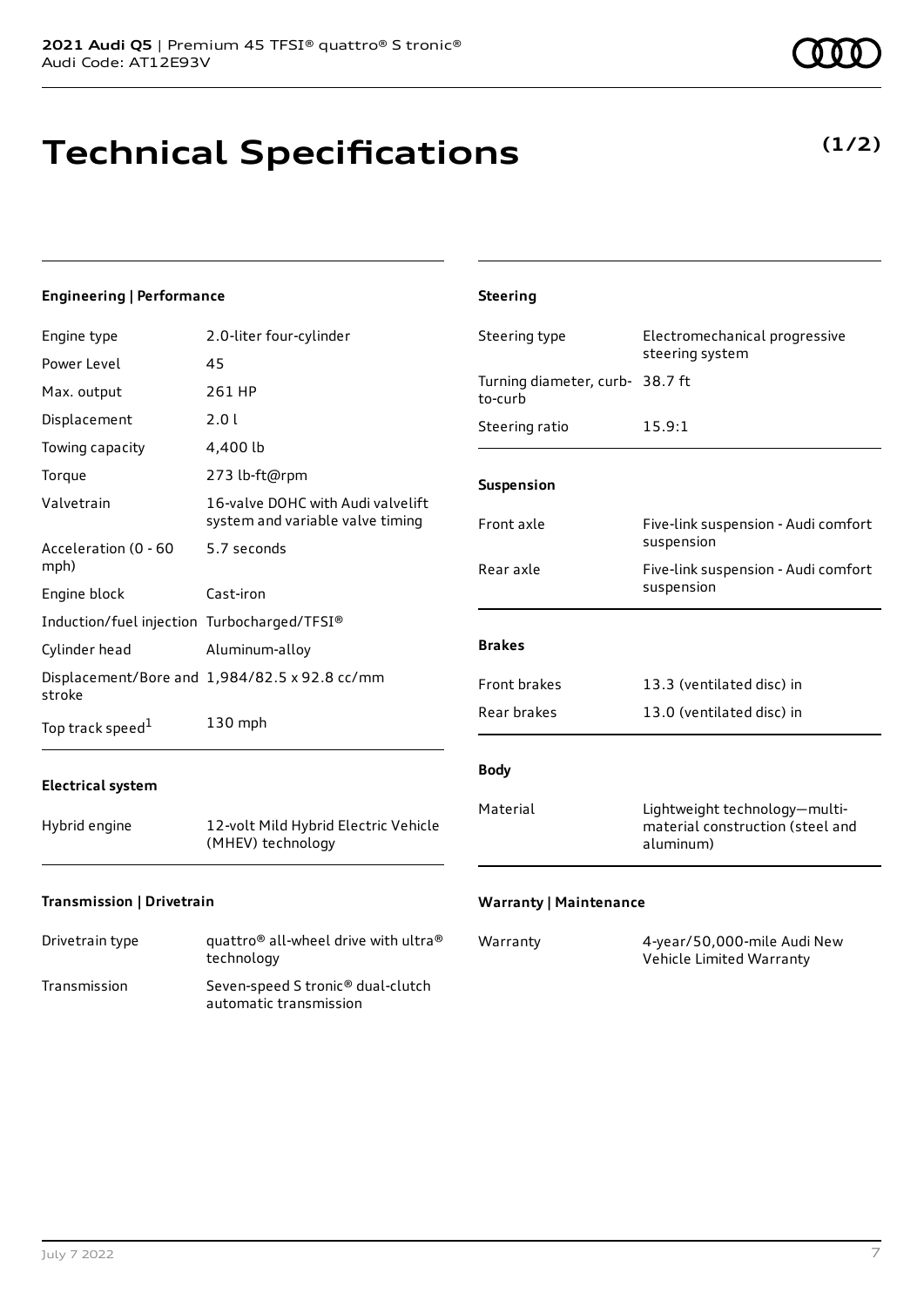### **Technical Specifications**

#### **Exterior Measurements**

| Height                           | 65.5 in  |
|----------------------------------|----------|
| Overall width without<br>mirrors | 74.5 in  |
| Length                           | 184.3 in |
| Wheelbase                        | 111.0 in |
| Overall width with<br>mirrors    | 84.2 in  |
| Track rear                       | 63.3 in  |
| Track front                      | 63.6 in  |
| Curb weight                      | 4.079 lb |

#### **Interior measurements**

| Seating capacity                          | 5                                                  |
|-------------------------------------------|----------------------------------------------------|
| Shoulder room, rear                       | 56.5 in                                            |
| Head room with front<br>sunroof           | 38.1 in                                            |
| Leg room, rear                            | 38.0 in                                            |
| Shoulder room, front                      | 57.7 in                                            |
| Head room with rear<br>sunroof            | 37.7 in                                            |
| Head room, rear                           | 39.3 in                                            |
| Leg room, front                           | 40.9 in                                            |
| Head room, front                          | 39.6 in                                            |
| Cargo volume, rear<br>seatbacks up/folded | 25.8/54.0 (25.6/53.5 with<br>sunroof) cu ft, cu ft |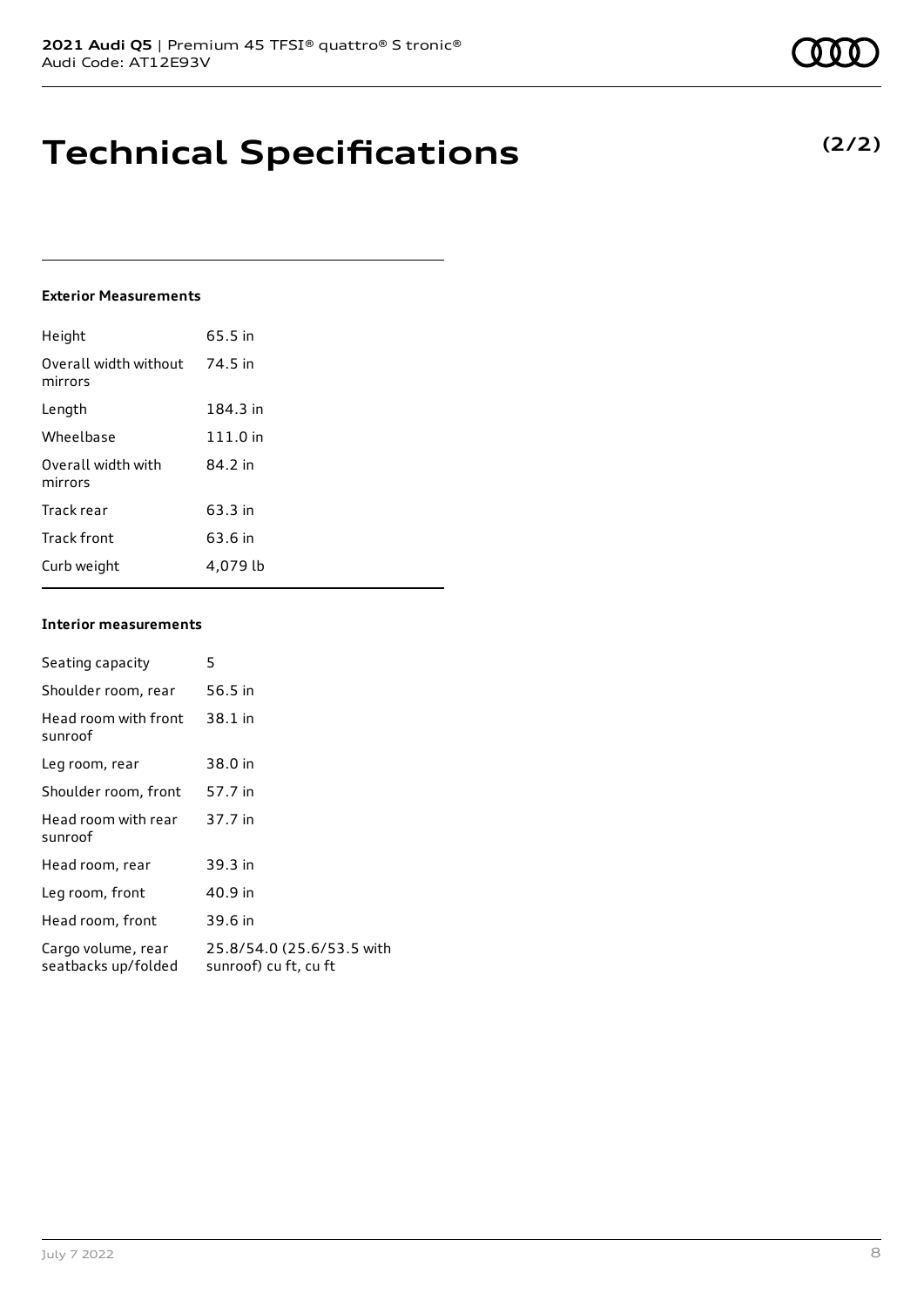### **Consumption- and emission**

#### **Consumption by NEDC**

| urban       | $23$ mpg |
|-------------|----------|
| extra-urban | 28 mpg   |
| combined    | $25$ mpg |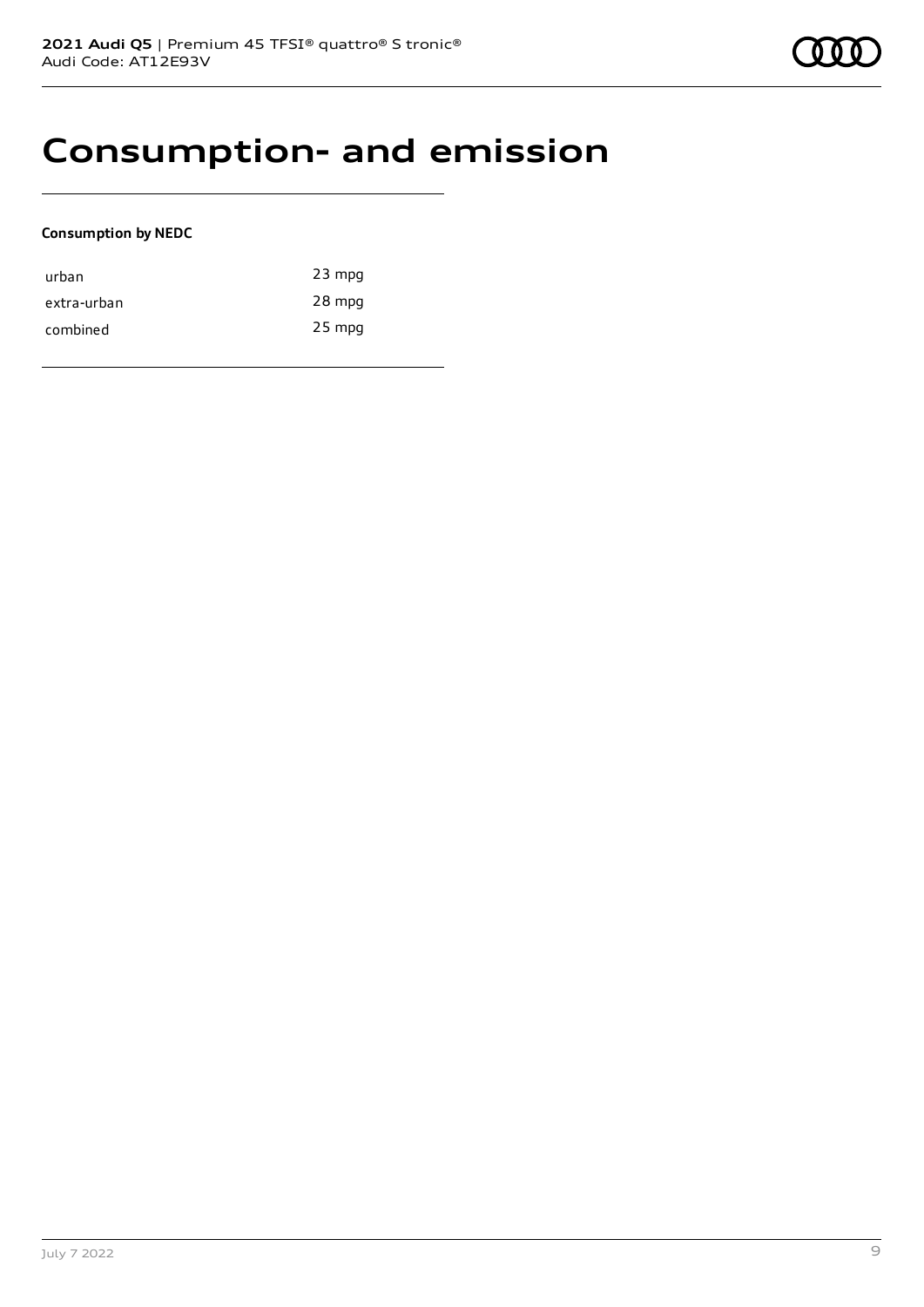

### **Contact**

Dealer **Audi Melbourne**

2260 Coastal Ln 32904 West Melbourne FL

Phone: +13213065725 FAX: 3219561400

www: [https://www.melbourneaudi.com](https://www.melbourneaudi.com/)